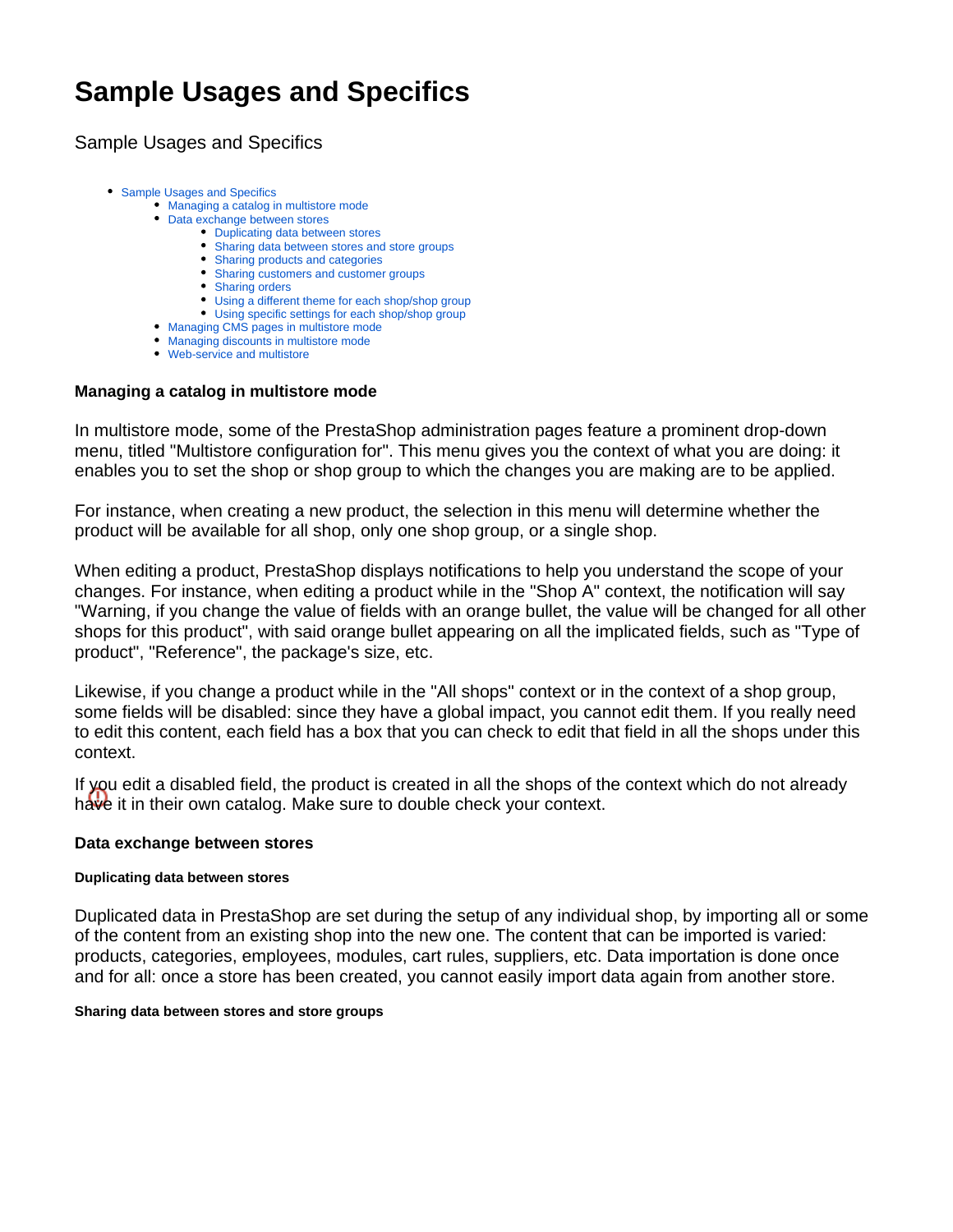Stores can share data. Shared data are fundamentally handled at the store group level: one of the important things to understand when dealing with PrestaShop's multistore mode is that all the stores within a store group can share the same details share data – or more precisely, three types of content: customers, available quantities, and orders. Once the store group is set, the sharing of data between its stores is mostly finished: while you can change the setting for the available product quantities, you cannot change the customers and orders settings anymore as soon as any store within the group as at least one customer or one order.

## <span id="page-1-0"></span>**Sharing products and categories**

When you create a new store within a group, you can choose to have all or some of the categories in the new store be exact duplicates of the categories in any other store on your installation of PrestaShop.

When creating a category, either for a specific store or for all the stores in the PrestaShop installation, PrestaShop registers the category for all the stores – it is simply hidden from any store where it has not been set.

By associating the new stores with a given category, any change in this category will impact all the stores which are associated with it, even if the stores are from different store groups. You can therefore change the category's content once and for all from one place, including its products.

## <span id="page-1-1"></span>**Sharing customers and customer groups**

As indicated above, stores within the same store group can share clients: all you have to do it set the proper option when creating the store group.

Groups are less detailed: if you change one of the default customer group in one store, the change is applied to all the other stores, regardless of the store group.

If you want to have different customer group for each store, you must create a new group and use the "Multistore configuration for" selector to associate the group with the current store or store group.

If the option "Share customers" has been disabled, then your customer list will need to be empty before  $y$  $dy$  can enable this.

If you'd rather keep your customer list you can do the following:

- Go to your database management software such as phpMyAdmin.
- Search for the table ps\_customer. It might be different, depending on your database prefix.
- Export this table.
- Empty the table. Dot NOT drop it. If you do want to drop it, make sure you recreate the table afterwards.
- Go back to the multistore settings for the shop group.
- Enable the "Share customers" option.
- Import the table.

Sharing customers between the shop group has now been enabled without the loss of customer information.

# <span id="page-1-2"></span>**Sharing orders**

It is possible for stores within the same store group to share orders: all you have to do it set the proper option when creating the store group.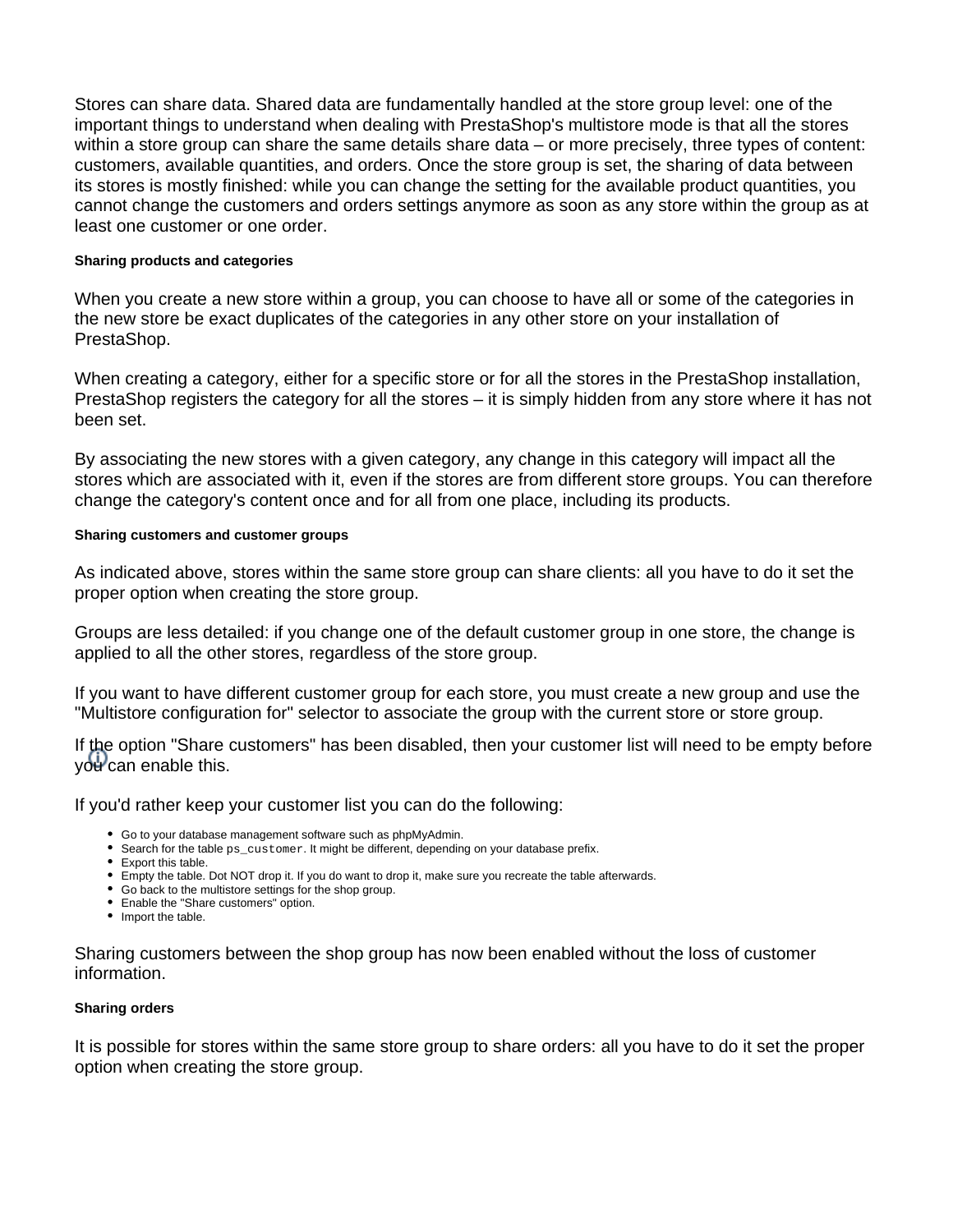If the option "Share orders" has been disabled, then your order list will need to be empty before you  $c$ an enable this.

If you'd rather keep your orders you can do the following:

- Go to your database management software such as phpMyAdmin.
- Search for the table ps\_order. It might be different, depending on your database prefix.
- Export this table.
- Empty the table. Dot NOT drop it. If you do want to drop it, make sure you recreate the table afterwards.
- Go back to the multistore settings for the shop group.
- Enable the "Share orders" option.
- Import the table.

Sharing orders between the shop group has now been enabled without the loss of order information.

## <span id="page-2-0"></span>**Using a different theme for each shop/shop group**

To install a theme on PrestaShop, you must use the "Theme Import/Export" module to import the theme's zip file. Once that file is uploaded, the module will ask you some module-specific questions. When in multistore mode, it will also ask you whether you want to enable this theme with all stores in your PrestaShop installation, only some store groups, or only some specific stores – with the current stores being already selected. The theme will still be available for the non-selected stores, but will be disabled.

This setting can be changed: once a theme is installed on your PrestaShop, you can use the "Themes" page in the "Preference" menu to change the theme of the current store, or of the current store group, depending on how the "Multistore configuration for" selector is set.

## <span id="page-2-1"></span>**Using specific settings for each shop/shop group**

"Multistore configuration for" selector is the go-to option when you want your changes to have an impact on a given store or set of stores. It should even be the first option to look at when an administration screen opens up, as PrestaShop will change the available options depending on the context you are in: store, store group or all stores.

This makes it possible for you to:

- Using different image formats for each shop/shop group
- Activating/configuring a module on a per-shop basis
- Positioning/displaying front office blocks on a per-shop basis
- ...and so much more!

# <span id="page-2-2"></span>**Managing CMS pages in multistore mode**

When viewing the list of CMS pages in the "All shops" context, all the CMS pages from all shops are displayed. Likewise, when in a shop group context, the pages for all the shops in that group are displayed.

When creating a page in a shop group context, all the shops in this group will display this page, yet the page will be unique: editing it in one shop will apply the changes in all the shops from this group. On the creation page, a section appears with a list, indicating which ones will be impacted.

# <span id="page-2-3"></span>**Managing discounts in multistore mode**

When creating cart rules or catalog price rules in a multistore context, an additional condition is available, with which you can choose the shops on which the rule should be available.

# <span id="page-2-4"></span>**Web-service and multistore**